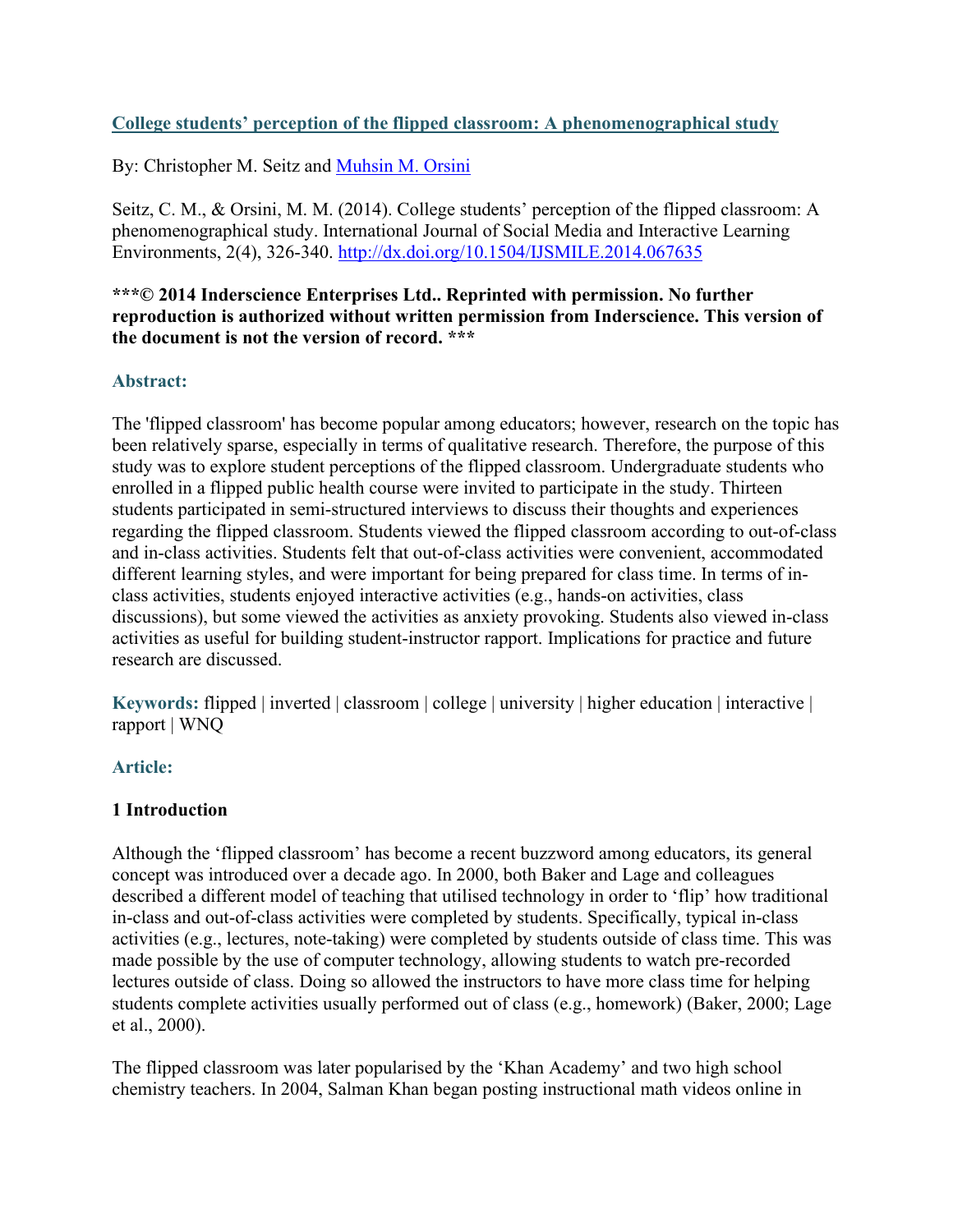order to tutor his younger cousin who lived in Louisiana, while he lived in Massachusetts. Since Khan's videos were posted online, people from around the world also watched the videos. The success of the videos inspired Khan to create the Khan Academy, a website containing thousands of instructional video lectures that could be used by teachers in place of lectures (Khan, 2012). In a similar story, Jonathan Bergmann and Aaron Sams, high school chemistry teachers from Colorado, began posting video lectures online in 2007 for students who were absent from class. Students and teachers from across the country started watching the videos. The videos inspired Bergmann and Sams (2012) to have students watch lectures out of class in order to use class time helping students apply course content.

Even though the flipped classroom has grown in popularity, there have been relatively few research studies on it, especially in terms of qualitative research. As such, experts have suggested that more studies be conducted in order to understand the strengths and limitations of the flipped classroom (Bishop and Verleger, 2013; Hamdan et al., 2013). Thus far, nearly all research on this topic has been quantitative in nature, measuring differences in performance and attitudes between students in flipped and traditional classroom settings (Bishop and Verleger, 2013). For instance, Day and Foley (2006) studied the impact of a flipped course on students enrolled in two sections of a computer interaction course. One of the sections was flipped (e.g., online lectures outside of class, learning activities in class) and the other was structured as a traditional classroom. Those in the flipped section had significantly better grades on homework, exams, and a course project.

In terms of qualitative research, most studies have consisted of mixed method research, in which a few open-ended items were included on a survey to give students an option to write about their perceptions of the flipped classroom (Butt, 2014; Cardettie et al., 2013; Dove, 2013). Other mixed method studies used end-of-course student evaluations as a way of collecting qualitative responses regarding the flipped classroom (McLaughlin et al., 2013; Wilson, 2013). For instance, Dove (2013) included the following open ended items in his survey: 'What did you like most about this class? What did you like least about this class?' Although Dove gathered a wide range of responses regarding the flipped classroom, the responses did not seem to be more than one or two sentences in length.

Although open-ended survey items in mixed method research may have discovered a basic understanding students' thoughts about the flipped classroom, these survey items were limited in that researchers were unable to probe students in discussing opinions and experiences with greater depth. Therefore, the purpose of this paper was to conduct a thorough, qualitative investigation to answer the following research question: How do students perceive their experience with the flipped classroom?

# **2 Methods**

# 2.1 Description of course

The study was based on a general education course titled 'Drugs and Society' that enrolled undergraduate students from various class standings and majors of study. The course was offered during the Fall semester of 2013 at Montana State University. Over 90 students enrolled in the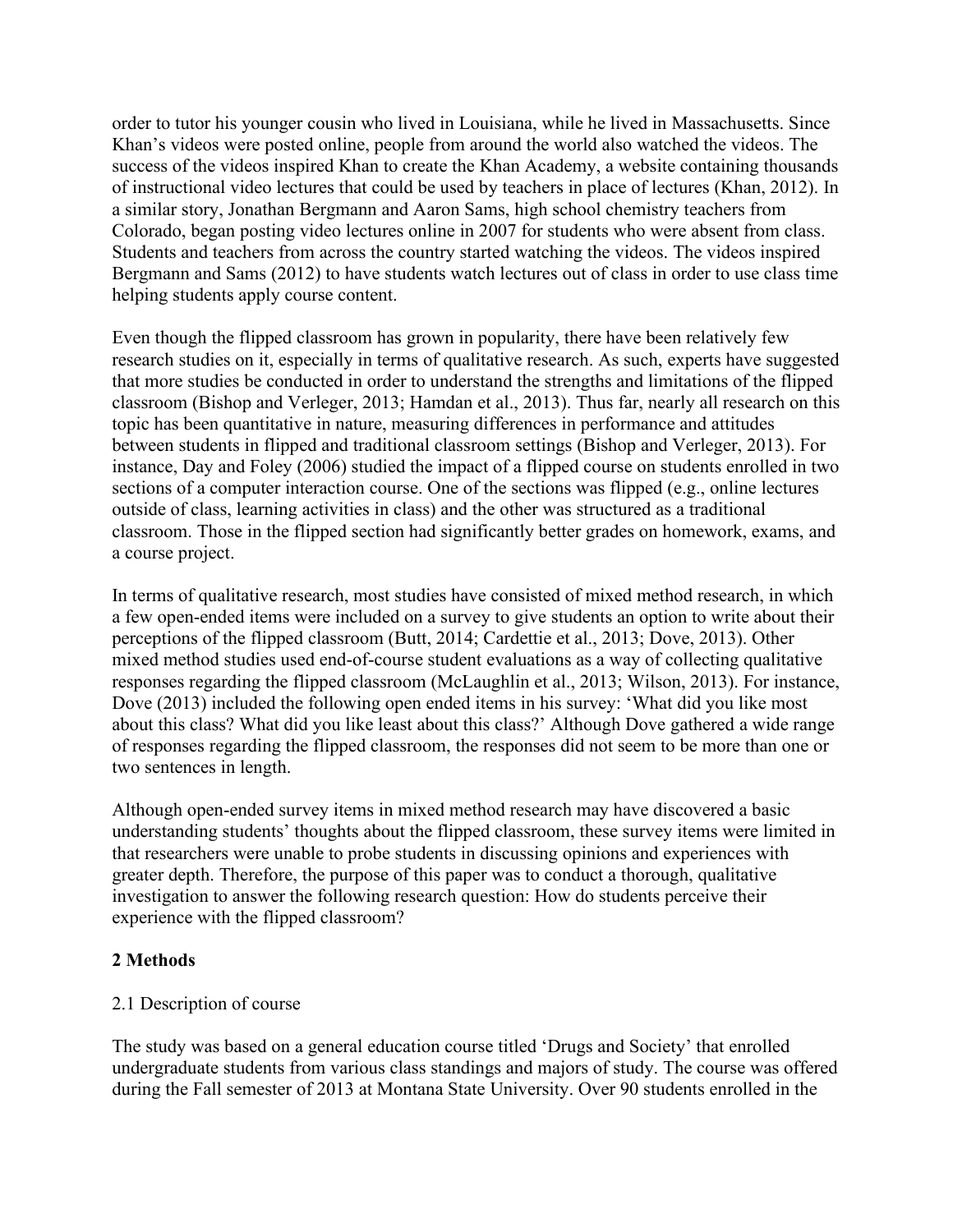course. Most of the students majored in health-related disciplines (e.g., kinesiology, community health education, physical education) and nearly all of the students were in their first or second year of college. Throughout the semester, the course covered a wide range of topics, including individual/social implications of psychoactive drug use, basic pharmaceutical concepts, legal issues regarding substances, common pharmaceutical preparations, and issues relating to overthe-counter products.

| Name:                                                                                                                                                                                                                                                                                                                                        | WNQ: social norms theory |                 |               |
|----------------------------------------------------------------------------------------------------------------------------------------------------------------------------------------------------------------------------------------------------------------------------------------------------------------------------------------------|--------------------------|-----------------|---------------|
| W-atch the following video on the social norms theory: http://youtu.be/jTTcsApkvmQ                                                                                                                                                                                                                                                           |                          |                 |               |
| A-nswer the following questions as a way of taking notes about the video you watched:                                                                                                                                                                                                                                                        |                          |                 |               |
| What percent of college students in the nation do you think:                                                                                                                                                                                                                                                                                 |                          |                 |               |
| Type of drug use                                                                                                                                                                                                                                                                                                                             | Your guess %             | Average guess % | The actual %  |
| Never drank alcohol in their life                                                                                                                                                                                                                                                                                                            | $\frac{0}{0}$            | $\frac{0}{0}$   | $\frac{0}{0}$ |
| Drank alcohol 30 out of the last 30 days                                                                                                                                                                                                                                                                                                     | $\frac{0}{0}$            | $\frac{0}{0}$   | $\frac{0}{0}$ |
| Never smoked a cigarette in their life (never even took a<br>single puff)                                                                                                                                                                                                                                                                    | $\frac{0}{0}$            | $\frac{0}{0}$   | $\frac{0}{0}$ |
| Currently smoke cigarettes (smoked at least once out of the<br>past 30 days)                                                                                                                                                                                                                                                                 | $\frac{0}{0}$            | $\frac{0}{0}$   | $\%$          |
| Smoked cigarettes 30 out of the last 30 days                                                                                                                                                                                                                                                                                                 | $\frac{0}{0}$            | $\frac{0}{0}$   | $\%$          |
| Never smoked hookah (never even took a single puff)                                                                                                                                                                                                                                                                                          | $\frac{0}{0}$            | $\frac{0}{0}$   | $\frac{0}{0}$ |
| Currently smoke hookah (smoked at least once out of the<br>last 30 days)                                                                                                                                                                                                                                                                     | $\frac{0}{0}$            | $\frac{0}{0}$   | $\frac{0}{0}$ |
| Smoked hookah 30 out of the last 30 days                                                                                                                                                                                                                                                                                                     | $\frac{0}{0}$            | $\frac{0}{0}$   | $\frac{0}{0}$ |
| Never smoked marijuana in their life (never even took a<br>single puff)                                                                                                                                                                                                                                                                      | $\frac{0}{0}$            | $\frac{0}{0}$   | $\frac{0}{0}$ |
| Currently smoke marijuana (smoked at least once out of the<br>last 30 days)                                                                                                                                                                                                                                                                  | $\frac{0}{0}$            | $\frac{0}{0}$   | $\frac{0}{0}$ |
| Smoked marijuana 30 out of the last 30 days                                                                                                                                                                                                                                                                                                  | $\frac{0}{0}$            | $\frac{0}{0}$   | $\frac{0}{0}$ |
| Were your guesses close or inaccurate? Describe your first reaction when comparing your guesses to the actual %s.                                                                                                                                                                                                                            |                          |                 |               |
| $\overline{c}$<br>Describe each key aspect of the social norms theory. Give an example of each:<br>Overestimate problem behaviours:<br>Underestimate healthy behaviours:<br>Misperception:<br>Reference group:<br>Descriptive misperceptions/norms:<br>Injunctive misperceptions/norms:<br>Influence of perception on behaviour:<br>Carrier: |                          |                 |               |
| 3<br>List and describe the 2 different causes of misperceptions shown in the video:<br>a<br>h                                                                                                                                                                                                                                                |                          |                 |               |
| What are social norms campaigns?<br>4                                                                                                                                                                                                                                                                                                        |                          |                 |               |
| Q-uestions                                                                                                                                                                                                                                                                                                                                   |                          |                 |               |
| Write at least 1 question that you have about social norms theory:                                                                                                                                                                                                                                                                           |                          |                 |               |

#### **Figure 1.** Sample WNQ

The course was flipped by requiring students to complete traditional in-class activities (e.g., lectures, note-taking) outside of the classroom setting. These traditional activities were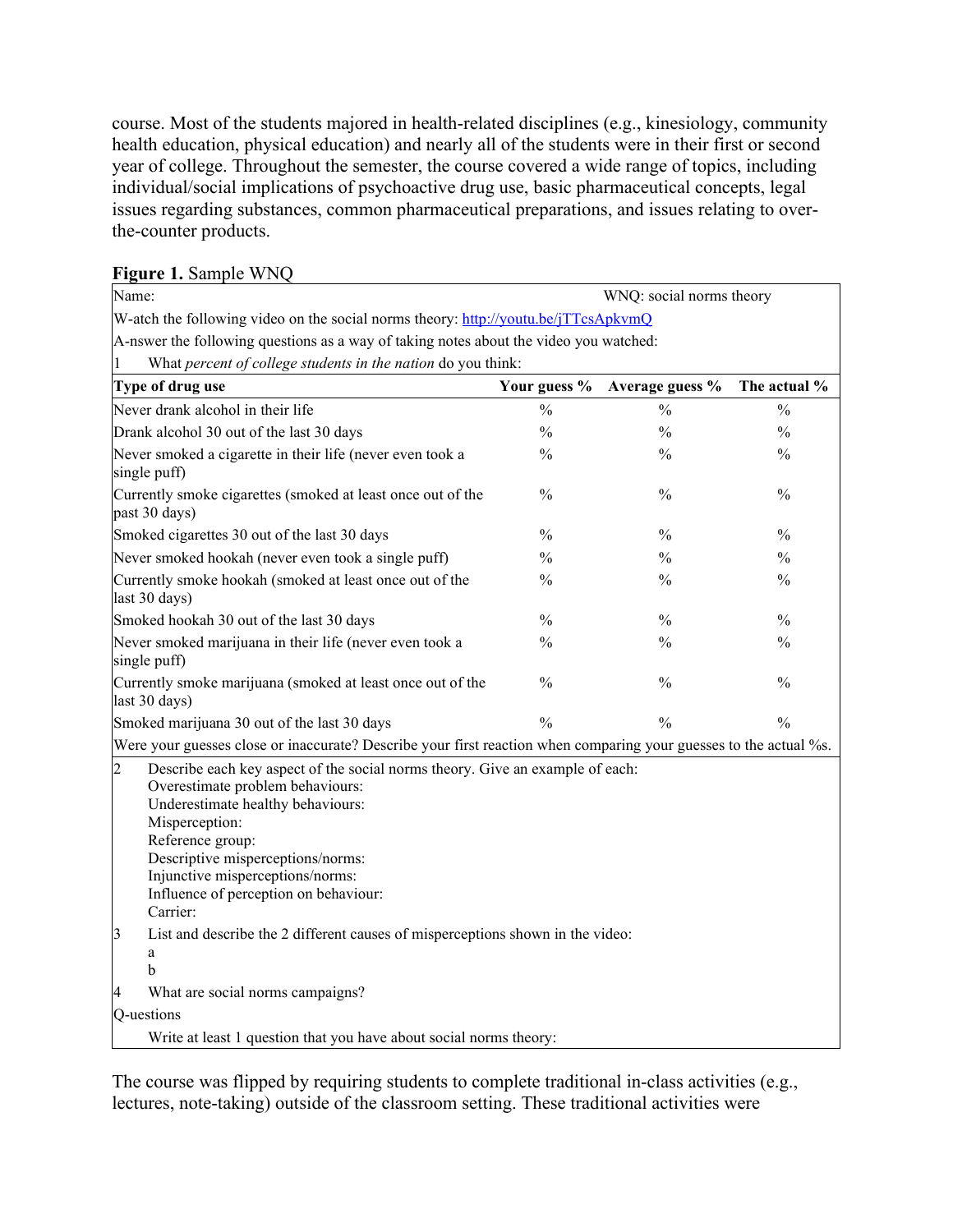consolidated into a single worksheet that was called a WNQ, which stood for: *W*atch a lecture, take *N*otes, and ask a *Q*uestion (Figure 1). Each WNQ, pronounced 'wink', contained a hyperlink that would direct students to a video lecture located on YouTube. The WNQs also included structured prompts that guided student note-taking and formation of questions. It should be noted that each lecture was recorded audibly and then used to create a brief (less than 10 minutes long) cartoon-based animation of the lecture's content, which was made via the website http://www.powtoon.com. Also, it is important to note that the WNQs were derived from the 'WSQ', an acronym that stands for Watch, Summarise, and Question, developed by Mrs. Kirch, a high school math teacher in California (Kirch, 2013).

The course was also flipped by using class time to promote students' higher level thinking. At the start of every class, questions regarding the lecture were addressed and then student learning was assessed through a brief quiz. For the remainder of class, students would work in small and large groups to complete activities that specifically addressed components of Bloom's higher levels of cognitive function, including application, analysis, synthesis, and evaluation (Bloom, 1956). The majority of class activities were in the form of small and large group discussions, debates, and peripatetic walk-and-talks, in which students completed discussions while walking around campus. When applicable, class activities also consisted of out-of-seat, hands-on activities related to course material, including interpretive dances, campus 'flashmobs', dramatic skits, dissection of cigarettes, and application of the 'Bacchus Manoeuvre', a manoeuvre designed for placing an unconscious, intoxicated person into a recovery position to prevent them from choking on vomit.

#### 2.2 Phenomenography

Phenomenography is a method of qualitative research used to investigate the different ways people experience or think about an observable occurrence (Marton, 1986). Whereas the more familiar method of phenomenology is directed at investigating the phenomena, phenomenography explores how people view or understand the phenomena (Larsson and Halmstro, 2007). Phenomenography was developed in Sweden in the late 1960s to explore the learning experiences of students (Ashworth and Lucass, 2000), and therefore was deemed the most appropriate method to investigate the research questions of this study.

# 2.3 Bracketing

During phenomenographical research, it is recommended that researchers 'bracket' presuppositions to ensure that results communicate the ways in which the phenomenon appears to participants, instead of how it is perceived by the researcher (Tufford and Newman, 2012). It is recommended that researchers bracket previous research findings, theoretical structures, personal knowledge and beliefs, and prior experiences (Ashworth and Lucas, 2000). Therefore, prior to conducting this research study, the lead author discussed his thoughts and emotions with the second author regarding the flipped classroom in order to identify his personal biases. The major bias that emerged from the discussions was that the lead author enjoyed using the flipped classroom throughout the semester and was hopeful that the students would feel likewise. To address this bias, the participants were explicitly encouraged during recruitment and data collection to share both positive and negative perceptions of the flipped classroom. Additionally,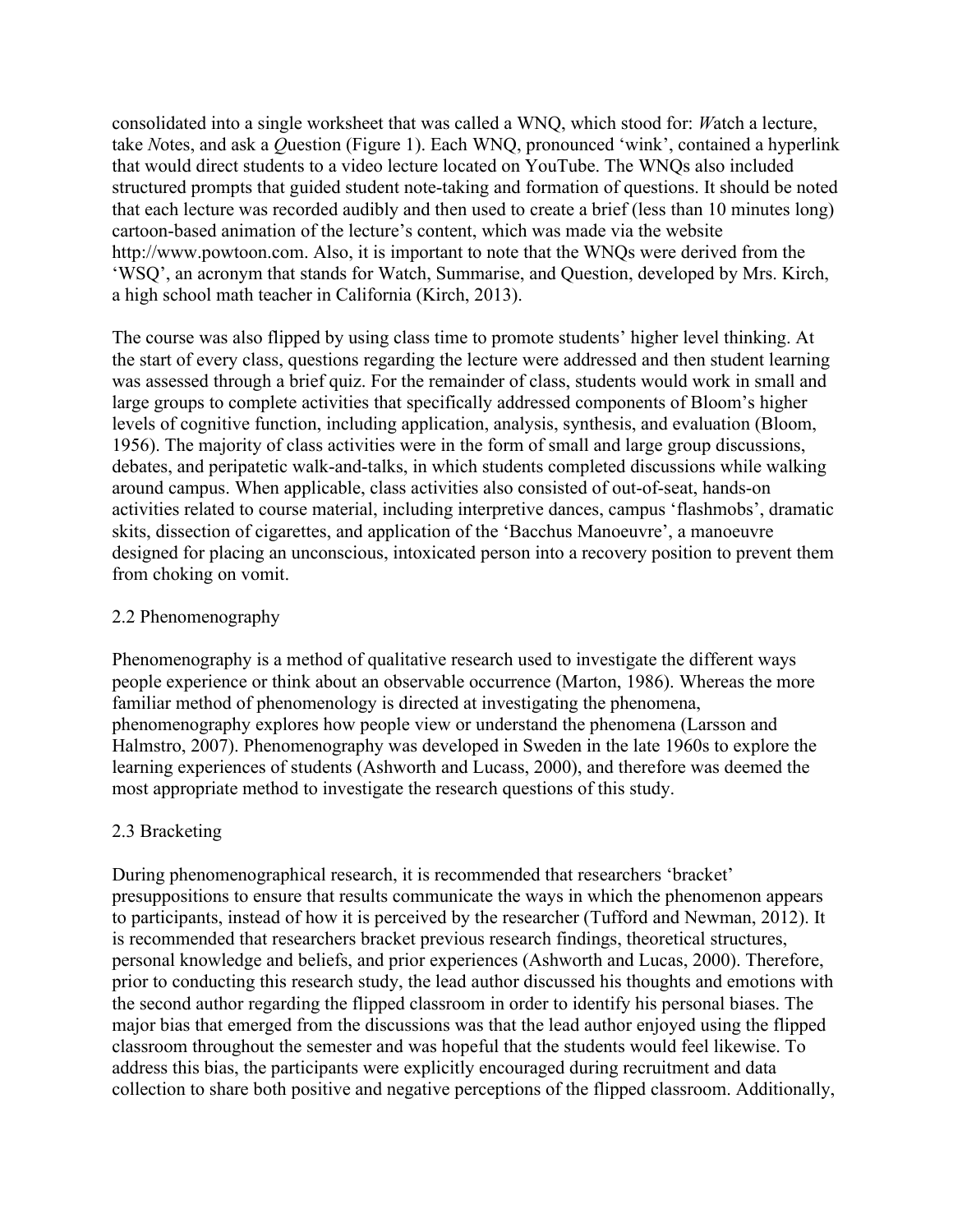data analysis was conducted collaboratively in order to reduce the likelihood that this particular bias would impact the study's results.

# 2.4 Recruitment

Students were invited to participate in the study during the last week of the semester before the scheduled final exam. Prior to recruitment, the researchers obtained approval from the university's Institutional Review Board to conduct the study. Students were offered a \$20 gift card to the university's bookstore to participate in the study. Researchers emphasised during recruitment that choosing to participate or not participate in the study would neither improve nor harm course grades.

# 2.5 Interviews

The semi-structured individual interview is the preferred method of data collection used during phenomenograhical research (Ornek, 2008), and the goal is to establish a conversational partnership in which the participant is given maximum opportunity to react (Ashworth and Lucass, 2000). Interview questions used by Ornek (2006) to investigate the thoughts, experiences, beliefs, and feelings of students about a physics course were adopted for use in this research study. In particular, students were asked, "Before you started this course, what did you expect the flipped course to be like?" and "Now that the course is almost finished, what do you feel about the flipped course?"

Students were interviewed one-on-one by the lead author. Interviews ranged in length from 15 to 20 minutes. Each interview was recorded digitally and transcribed verbatim. The lead author felt that saturation (e.g., when unique themes no longer emerge from data and when enough data was gathered to build a logical explanation of the findings) (Glaser and Strauss, 1967; Morse, 1995; Strauss and Corbin, 1998), was reached after the 13th interview.

# 2.6 Analysis

During and after data collection, researchers immersed themselves in the data in order to analyse the transcript for major themes. During interviews, field notes were organised to denote both the referential and structural aspects of responses (Larsson and Holmström, 2007). In other words, the interviewer sought to make note of what students said about the flipped classroom as well as how they talked about the flipped classroom. After interviewing students, researchers used constant comparative analysis to conduct open coding, categorising the data into major patterns, or themes (Glaser, 1978, 1992). Afterwards, the researchers used axial coding (Strauss and Corbin, 1990) to analyse how the major themes were related based on the principles of the flipped classroom and how the students interacted with their classmates and with course content.

Member checking was conducted in order to improve the accuracy of the research findings (Lincoln and Guba, 1985). Specifically, students who participated in the study were invited to read the manuscript's results section in order to determine if the analysis reflected the students' experience with the flipped classroom. The findings were updated based from student feedback regarding what information may have been missing or misinterpreted from the analysis.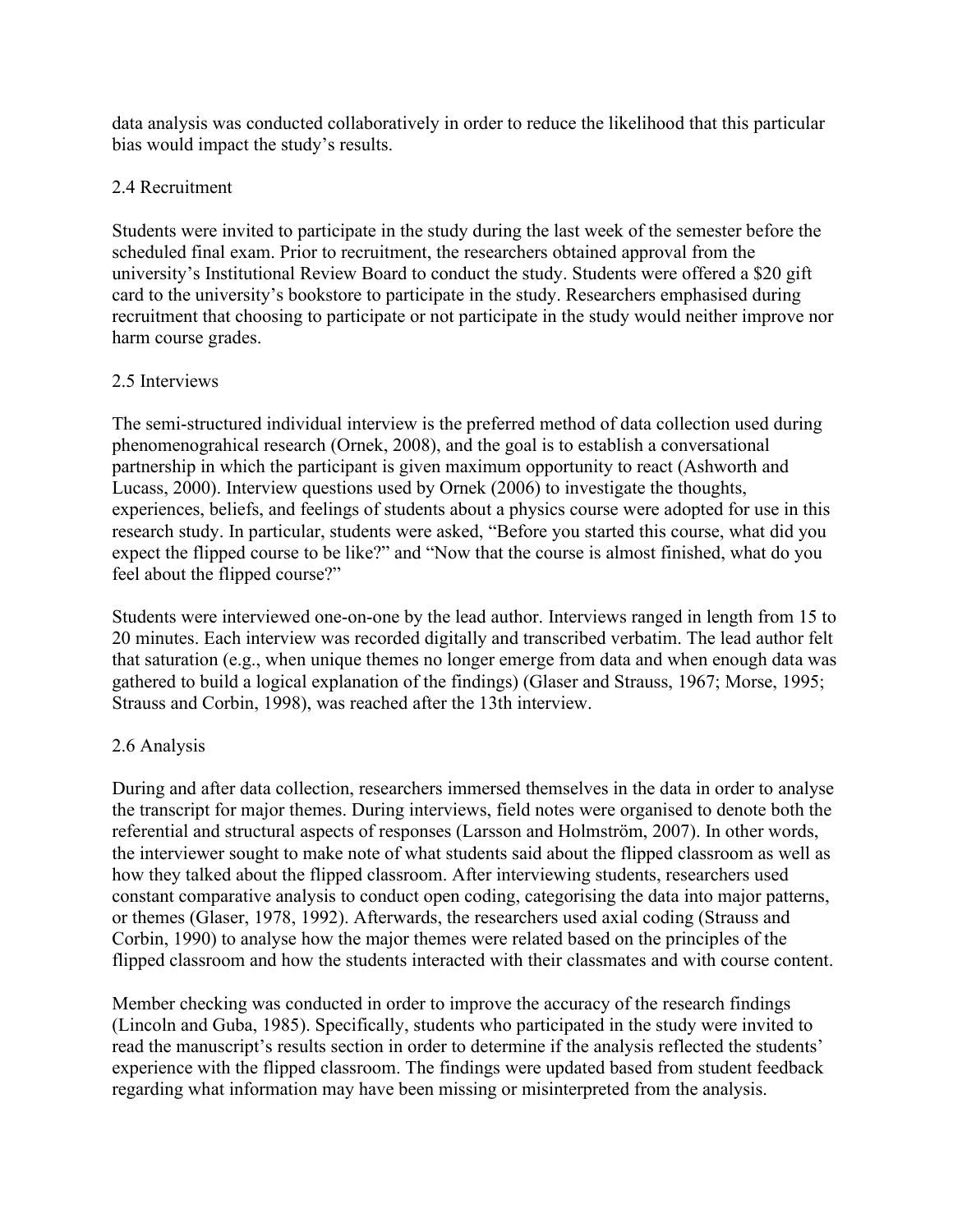# **3 Results**

Students expressed their perceptions regarding both out-of-class and in-class aspects of the flipped classroom (see Figure 2). Students had various thoughts about their experience out of class that came from completing the WNQs.





# 3.1 Outside of class

# 3.1.1 The flipped classroom was convenient

*Brief.* Several students noted that the video lectures were convenient to their lifestyles. During the interviews, students discussed that extenuating life circumstances, such as school work, parttime jobs, family responsibilities, and social interests, kept them extremely busy. As such, students expressed their appreciation of videos that were short in length, allowing students to be totally prepared for class by taking a short amount of time from their busy lives to watch a video. One student stated that, "I liked how short they [the videos] were. I liked how they didn't take up an hour, they were just a few minutes. I have work and stuff and it's hard to have extra time, but watching the videos was no problem...I spend so much time reading textbooks that it takes me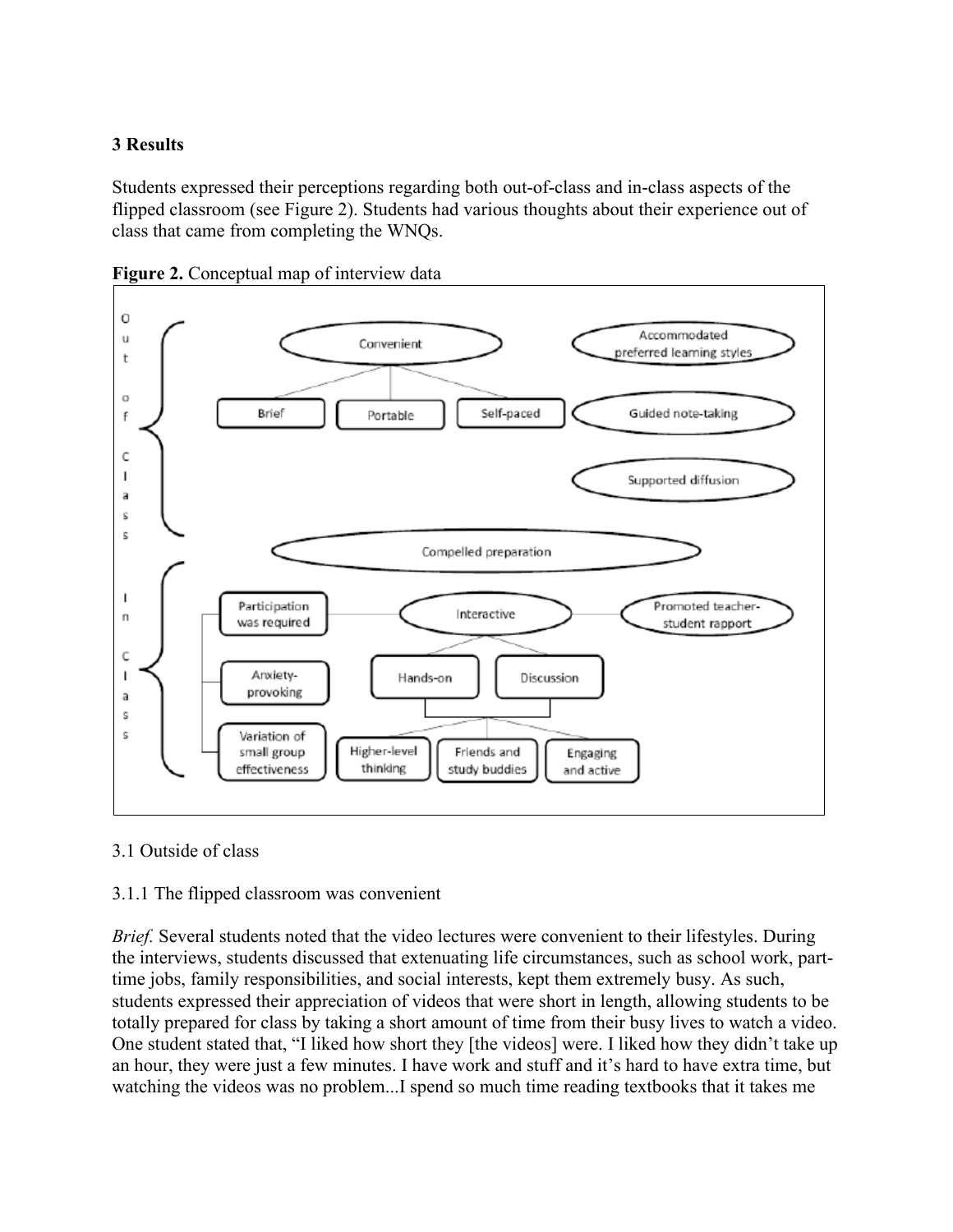longer to read a chapter than it does to watch a video. Also, most of the videos are really short, so if I needed to re-watch a video I could and still get all the information".

*Portable.* Also, students valued the portability of the video lectures. They liked being able to watch the videos when and where they wanted. One student stated that, "…so watching the videos on my own time, and I would just watch them in my room, and it was cool to just relax and still be doing my homework".

*Self-paced.* Moreover, students liked the opportunity for self-pacing, having the ability to pause and rewind the video lectures. A few students noted that in traditional classroom settings, they felt embarrassed to interrupt a lecture to request that a professor repeat themselves. On the other hand, students liked how the flipped classroom allowed them to easily pause or rewind the video to understand a concept that they may have misunderstood or missed during the first time they watched the video. For example, one student said, "I could pause it if I want to and go back. If there was something that I didn't catch right off, I wouldn't have to raise my hand and stop a whole class, I could just rewind it".

# 3.1.2 The flipped classroom accommodated preferred learning styles

Several students noted that out-of-class activities (e.g., video lectures and WNQs) accommodated their varied learning styles. Specifically, students felt that their learning was enhanced by the visual and audio components of out-of-class tasks. For instance, a student expressed, "My experience is that I would type the WNQs. Typing it, hearing it, watching it, the combination of it all really connected with me". Similarly, another student said, "The act of listening, watching, and typing out the information from the videos helped me remember the information better". "I'm a very visual learner…so, just filling out the WNQ and watching and listening to the videos really helped me".

# 3.1.3 The flipped classroom guided note-taking

Several students reported that guided note-taking required by the WNQs enhanced their learning. Students benefited from how the WNQs clarified which concepts and principles were most important and likely to be assessed. One student mentioned, "I liked that they [the WNQs] were a roadmap. Knowing that that's what you wanted us to get from the unit. You knew what you were looking for". Another student said, "If I go to a lecture, I don't read the night before, because they are just going to lecture the information to me in class. So, I think it's good with the WNQs because we know what you want us to know".

# 3.1.4 The flipped classroom supported diffusion

Several students noted that others who were not enrolled in the course had watched the video lectures. Non-students watched the videos due to either peer-pressure of enrolled students or due to happenstance. For example, one student felt the need to share a video lecture about the health effects of marijuana with her boyfriend's roommates. The student stated that, "And I would share the material with my friends, well, my boyfriend's roommates. I would make them watch the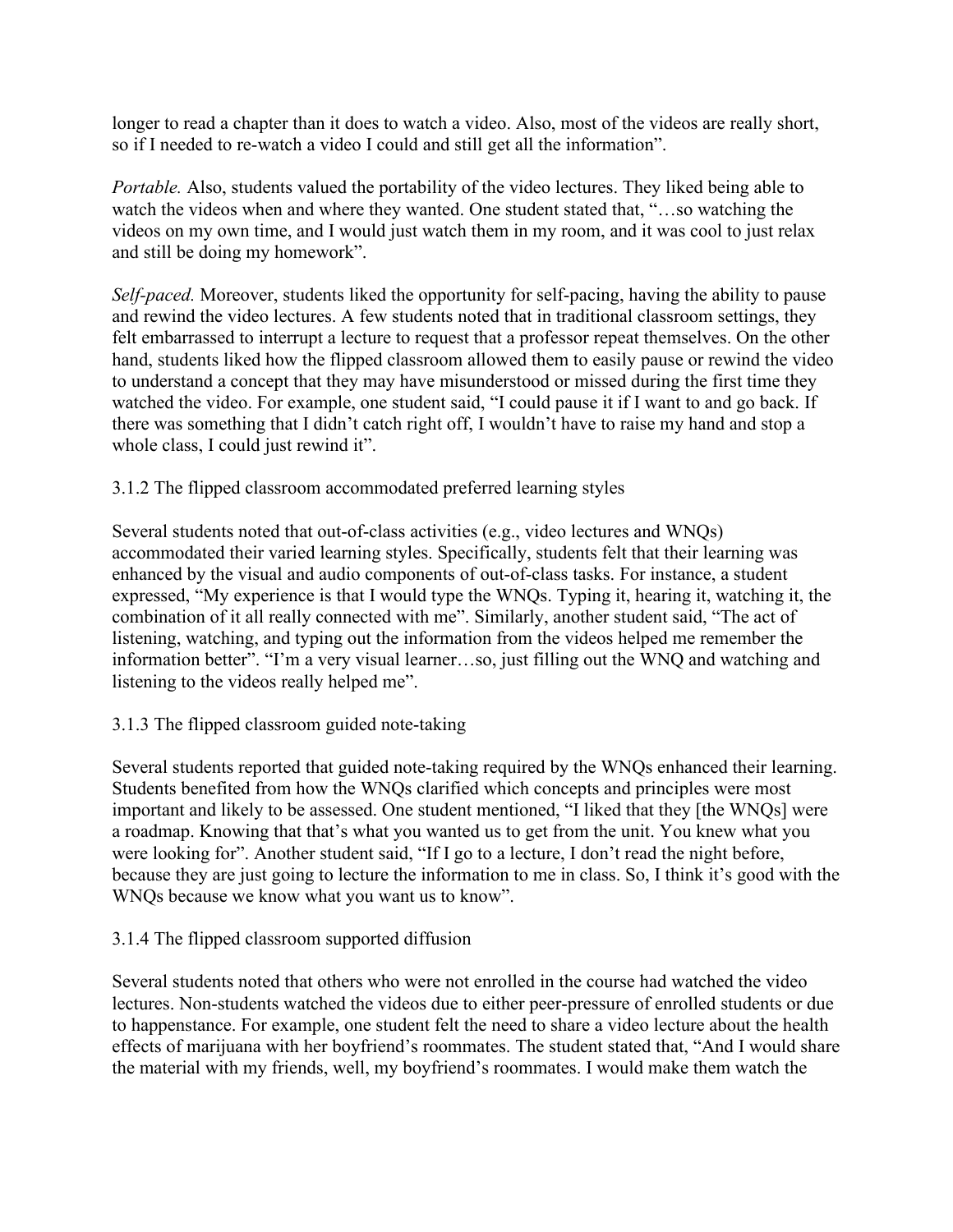videos because they smoke weed. And I made them watch it so they know what it [marijuana] was doing to them".

In another instance, an older non-traditional student was watching a video lecture in her kitchen when her son walked past. The son asked what the video was about and started watching. The video was about the Bacchus Maneuver, a method of positioning an intoxicated person on their side to prevent death by choking on vomit. The participant stated that "I watched the videos at home and my 12 year old would watch it with me and ask questions. So I'd be watching a video and he would come in the kitchen to get some food and stop by the computer and listen to what I was watching. He would ask questions about different drug effects and how addiction works. I taught him how to do the Bacchus Maneuver. He showed his friends at school, so they were at their middle school cafeteria practicing on each other".

# 3.1.5 The flipped classroom compelled preparation outside of class

Being prepared for in-class activities acted as a gateway between the out-of-class and in-class components of the flipped classroom. Although being prepared for class took place outside-ofclass (e.g., watching video lectures, completing WNQs), students felt that being in a state of preparation was essential for participating during class. Two key subcategories were related to being prepared: not watching videos due to choice and due to the instructor not posting the videos online at an early time.

*Not watching videos.* Several students noted that being prepared by watching the video lectures was essential for succeeding on quizzes and contributing in-class activities. Students observed others who did not watch the videos felt tempted to cheat on quizzes. One student said, "I had a friend who didn't watch any of the videos. He would annoy me because he didn't watch them and he would try and get me to help him during the quiz. He would kick me to get an answer. I think for the most part, the majority of the people I was around would watch them. I think the students who didn't watch the videos would tend to miss questions on the quizzes. There would be girls in front of me and they would say when they got to class that they hadn't watched the video and I could tell that they would look around during the quiz to see what the answers were to cheat".

Students also confessed to not watching videos themselves. Those who did not watch the videos felt unprepared to participate in small group discussion. One student exclaimed, "I actually went to class three times without watching the videos. It was really difficult, well, sometimes it was difficult, and other times it wasn't. Sometimes I would straight-up get lost because we would jump right in to applying what we learned and I'd have to have someone explain it to me. So, I would either get lost and have to sit back in the group and let someone else lead. So, I would either get lost in it or I would either learn it". Likewise, another student observed others' quality of participation when unprepared, "I think another reason that people didn't want to participate was because people weren't prepared when they came to class. They didn't necessarily watch the videos, so if you're not prepared you're not going to have anything to say in group discussions".

*Videos posted early.* Students also described that a key factor in being prepared for class was having video lectures posted online days before the subsequent class. Several times during the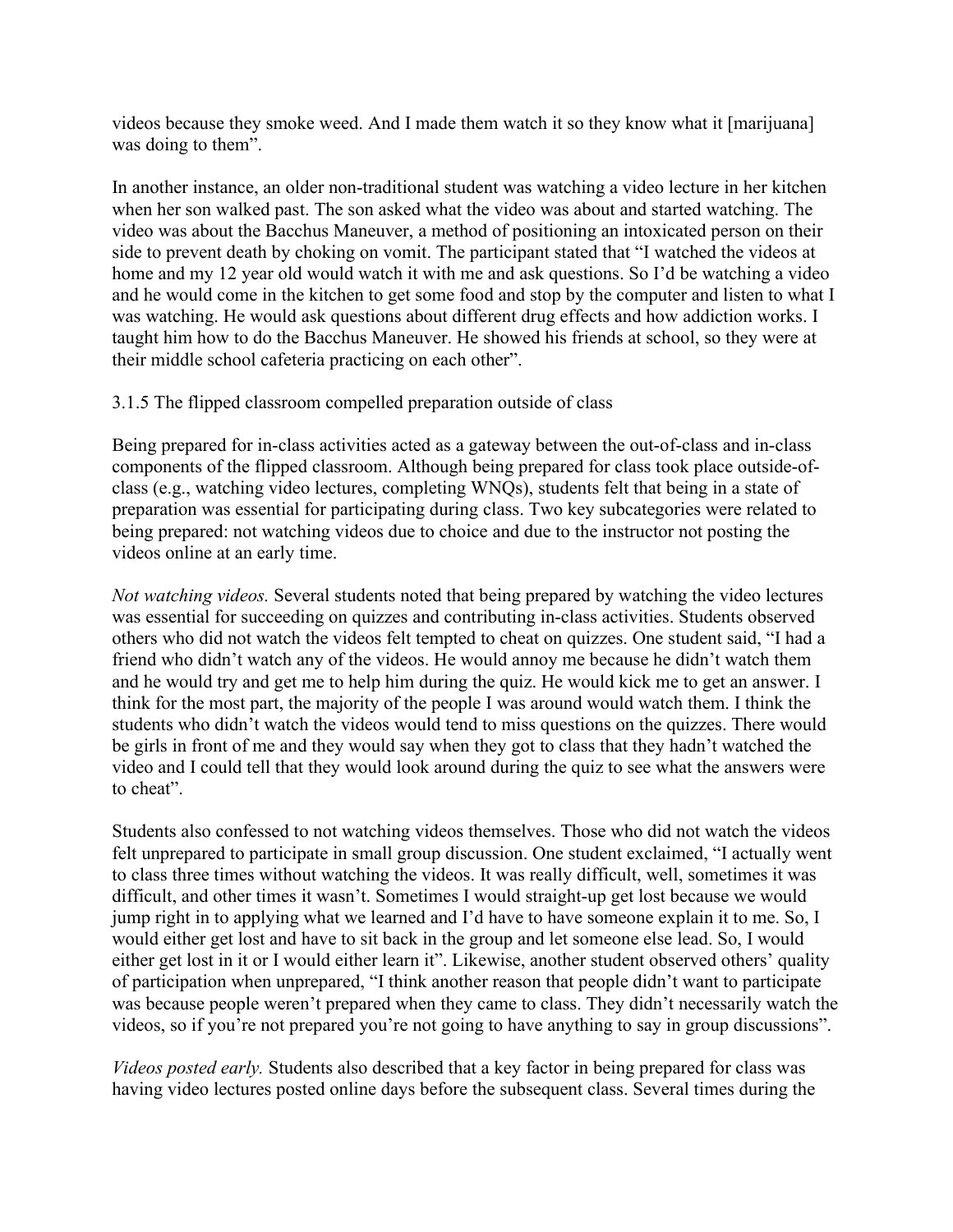semester, the instructor had difficulty in taking time to create and post videos several days in advance to the videos' respective class time. One student said, "My only recommendation is that you post the video sooner than the night before, because I heard that some students struggled with not getting the video sooner because some worked late at night and can only do their homework before work, and some didn't have the Internet at home, and some live 30 minutes away, so they weren't able to watch the video before class".

# 3.2 In class

#### 3.2.1 The flipped classroom promoted teacher-student rapport

Students also appreciated that the flipped classroom gave the professor and students an opportunity to get to know each other. One student said, "I liked how flipping it gave you time to talk with us in class. You learned most of our names. I've been in college for 3 years and, like, only 3 professors know my name. I mean, c'mon. When professors know my name, it gives a sense of guilt if I don't show up to class and its half-and-half the other side, too, where you like that your professor knows your name, that you're an important part of the class". Another student appreciated that the video lectures were created by the professor. The student felt that since the videos featured the professor, the professor was invested in the class and did not take the easy way out by searching the internet for online videos that may have been informational, but were created by other people. The student said, "I also liked that you made the videos, because I think some people think with a flipped classroom that you go watch some other person talk about this, but it was you and your opinions and that was really helpful".

#### 3.2.2 The flipped classroom was interactive

*Hands-on.* During interviews, several students mentioned that they appreciated how the flipped classroom provided time during class for the students to engage and learn class material in a physical, hands-on manner. One student noted that, "It [the flipped classroom] was different from a normal lecture, we got to get involved, physically, with what we were learning".

*Discussion.* Similarly, students explained that they enjoyed engaging with classmates in smalland large-group discussion, which was made possible by the structure of flipped classroom. By watching video lectures outside of class, students were able to spend more time in class discussing course content with their classmates. During interviews, students spoke about group discussion and its impact on their learning. One student mentioned, "I learn by sitting and talking about the material, so I think that it was very beneficial to me to hear other people, like, discussing things and discussing what they were trying to remember. And so the actual discussions of the material helped me a lot. Also, just arguing with people about answers. Because we were all explaining what we thought of an answer".

*Higher-level thinking.* Several students mentioned that they enjoyed how the flipped classroom provided ample room during class for engaging in higher-level thinking. One student said, "I totally wasn't expecting us to be creative during class. I thought that we were just going to learn the course material and that we would learn strictly scientific stuff and not do creative things…I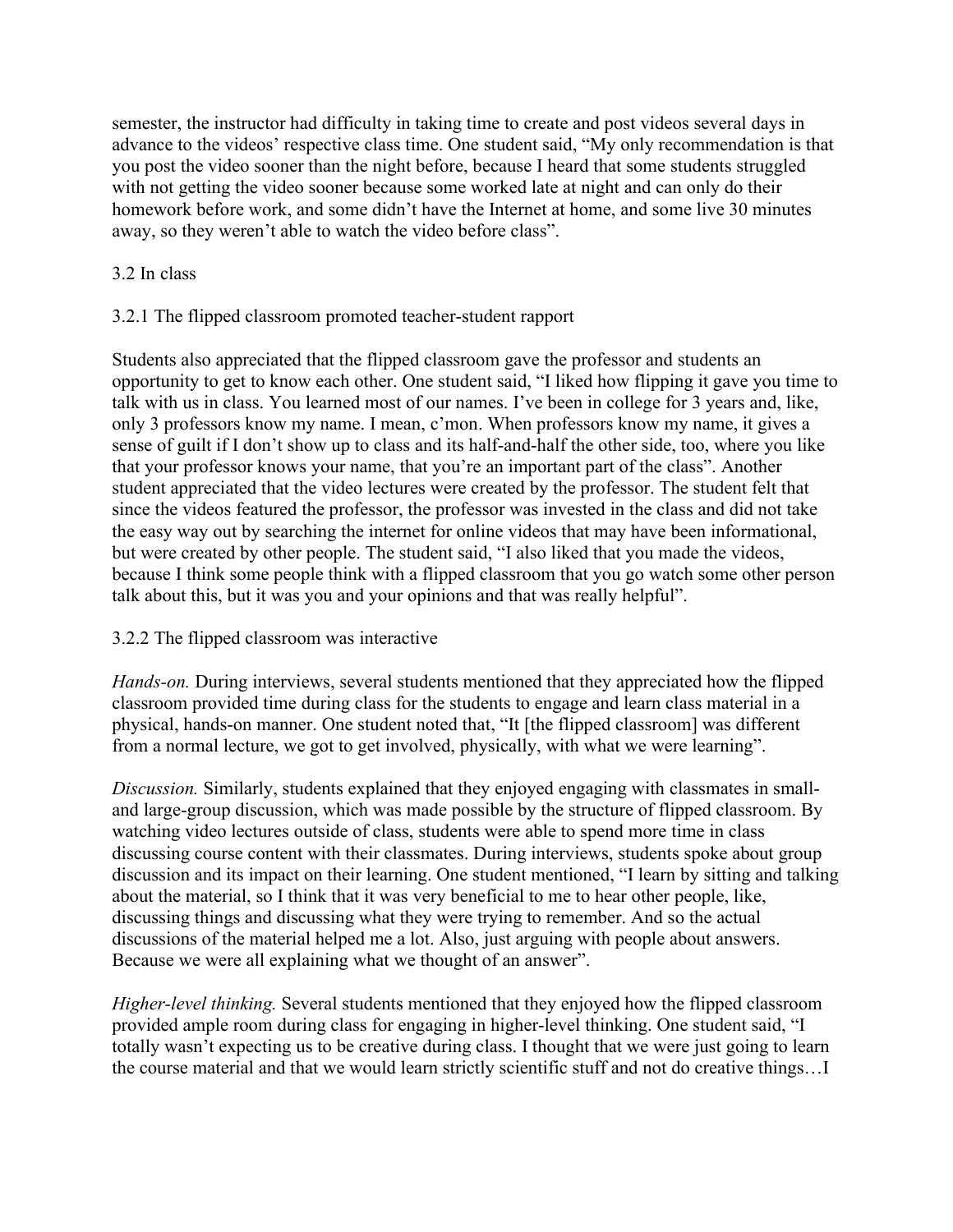also liked the scenarios that you would ask for group discussions, because I would have never thought of those things before. They were things I'd never thought about".

*Friends and study buddies.* Students also felt that the flipped classroom helped them to establish new friendships and acquaintanceships. In particular, students thought that the use of activities during class time facilitated discussion among students and led to the development of social bonds. A few students felt that building relationships with their classmates helped them to learn course content. One participant stated, "I liked that we had small groups because it helped me to know more people. Me and two others are now best friends. It started in class, and now we are best friends. We hang outside of class and study a lot, because we have some classes together. There's a bunch of others in class that I say hi to on campus. It's nice, in a social way". Another student mentioned how she formed 'study buddies' in the flipped classroom for her other courses, "I think you met more people in the [flipped] class than you generally would. You have no reason to talk to every single person in class, but if you're forced to talk to them, then you meet a lot more people that way. I found out in your class that there are three other girls who are in my other big lecture halls. So now we are working on a big paper for that class together".

*Engaged and active.* A few students mentioned that the flipped classroom was engaging and prevented them from participating in non-class related activates, such as surfing the internet, doodling, texting, working on homework for other courses, or logging on to Facebook. For example, one student stated that, "…in a lecture, I have a hard time even just listening half the time, I can't write fast enough, so I have to type on my computer instead, and them I'm like, 'Oh, let's go on Facebook between lecture slides.' But, we didn't have a chance to do that in your class. We were actually doing stuff, more, talking in a group or doing skits and not sitting in class trying to type up notes…I think it just gave us a great opportunity to stay focused". Another student noted, "It's much more enjoyable to go to class. In every lecture class, I'm always on my laptop not paying attention. But, in your class, I never bring my laptop. The class is so engaging, I'm not just going to sit there and watch the time go by, as compared to a lecture class".

#### 3.2.3 The flipped classroom compelled participation in class

Due to the participatory nature of the flipped classroom, students discussed during interviews that the participatory nature of the flipped classroom provoked anxiety and unwillingness to engage with class discussions and activities.

*Anxiety-provoking.* A few students noted that they felt anxious because of the flipped classroom's expectations regarding participation. One student stated that interacting with classmates in small and large groups made her feel uncomfortable. She noted that, "Something I didn't like about class time was that we were almost required to get up and participate. I have serious anxiety problems, so sometimes I feel like participating made me really anxious". During interviews, another student mentioned that she observed a hesitancy to participate with class activities among students in their first and second year of college. She said that, "I think it's a comfort matter, especially where there's freshmen and sophomores, students who are fresh to college they're not going to be as comfortable because they haven't spent years getting used to expectations of college classes". Another student felt that others were uncomfortable to participate during class because of not being used to a flipped classroom. The student said,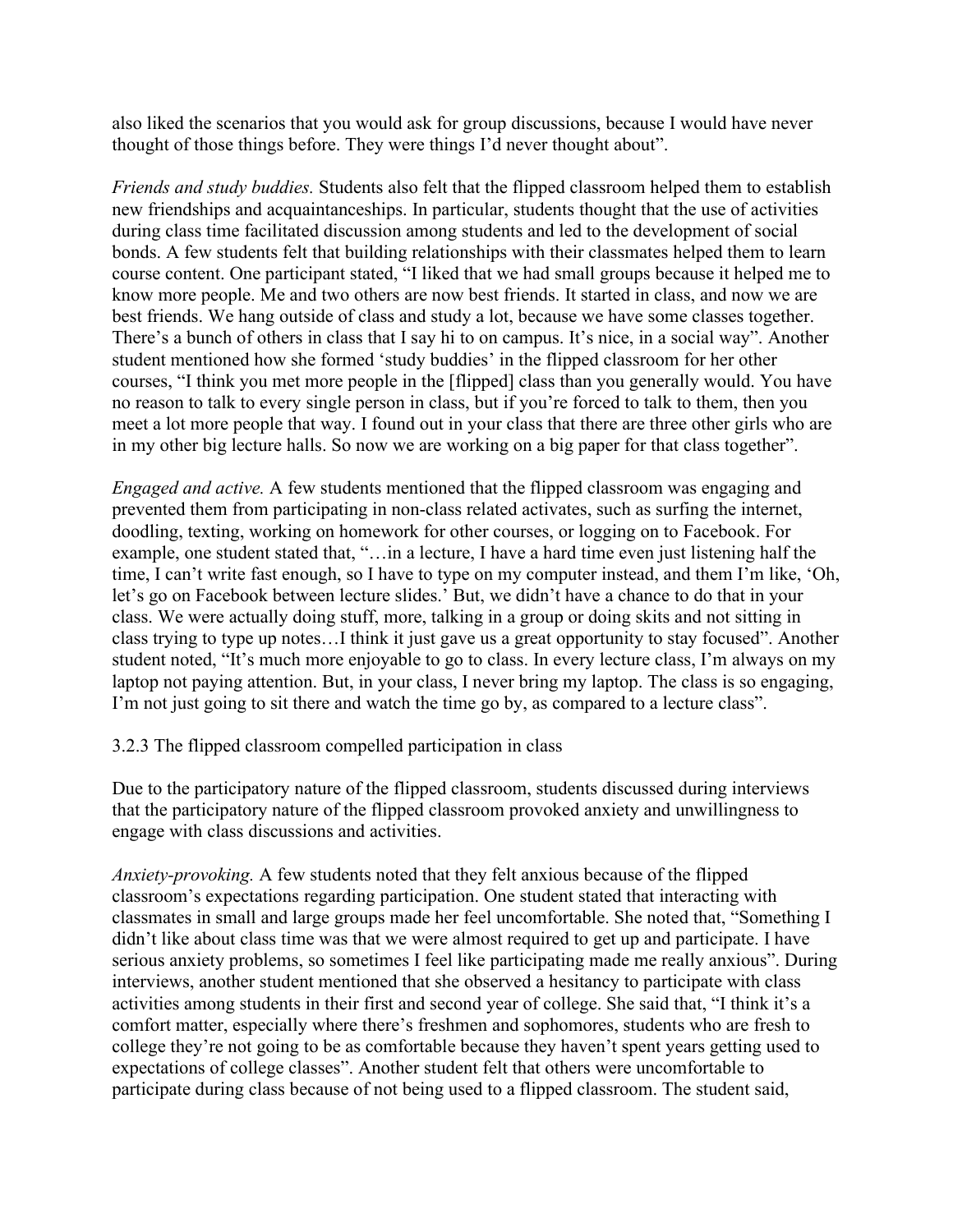"Some students come to class and they are expecting a lecture and they are expecting the teacher to do everything. But then, when you ask the roles to be reversed, I think it makes people uncomfortable, so I think that was a big portion of why some people didn't want to engage in the class".

*Variation of small group effectiveness.* Similar to provoking anxiety, student felt that active participation required by the flipped classroom made some students perform poorly within small groups. For instance, one student said, "I have a really big negative that I hated throughout the class, and that was the people that didn't seem to learn that way would bother me because they would be 'over it' the entire time. And I feel that the reason they didn't like it [the flipped classroom] and that they didn't get it was that, like, when we were doing in-class activities I felt that they had a different attitude about it and it was harder to get them motivated. So, if you got into a group who was into it, it would be like an okay conversation. But, if you got with a group who didn't really learn that way, they wouldn't be into it".

#### **4 Discussion**

The purpose of this qualitative study was to investigate the different ways that students perceive the flipped classroom. To the authors' knowledge, this was the first study on the flipped classroom that solely used qualitative methods in order to research students' perspectives of the up-and-coming method for teaching and learning. The study's methods revealed several key findings that could guide future practice and research.

Findings from the study suggested that students viewed the flipped classroom as encompassing two distinct components: out-of-class and in-class activities. This finding was not surprising, since the flipped classroom's structure emphasises out-of-class activities in order to be prepared for in-class activities. However, this finding was noteworthy. Past research has suggested that a large portion of college students often neglect out-of-class activities associated with traditional classroom (e.g., reading textbooks) (Burchfield and Sappinton, 2000; Clump et al., 2004; McDougall and Cordiero, 1993). Students have often felt that material taught during class has more importance than what was assigned for students to learn out of class (Sikorski et al., 2002). Within the flipped classroom, on the other hand, it was apparent that students valued completing out-of-class activities in order to achieve success during in-class activities.

Moreover, within the study it seemed that, in anecdotal terms, most students completed out-ofclass activities. The authors believed that the flipped classroom may have shifted students' consciousness of the dual, interconnected components of not only the flipped classroom, but college classes in general.

An interesting finding from the study was that students reported developing long lasting friendships and academic partnerships from the flipped classroom. Even though the formation of peer networks is not an isolated phenomenon to flipped classrooms, it was the structure of the flipped classroom's in-class, participatory activities that created a platform for students to communicate with each other and build social bonds. Based from this finding, instructors who want their students to develop working partnerships may want to consider using a flipped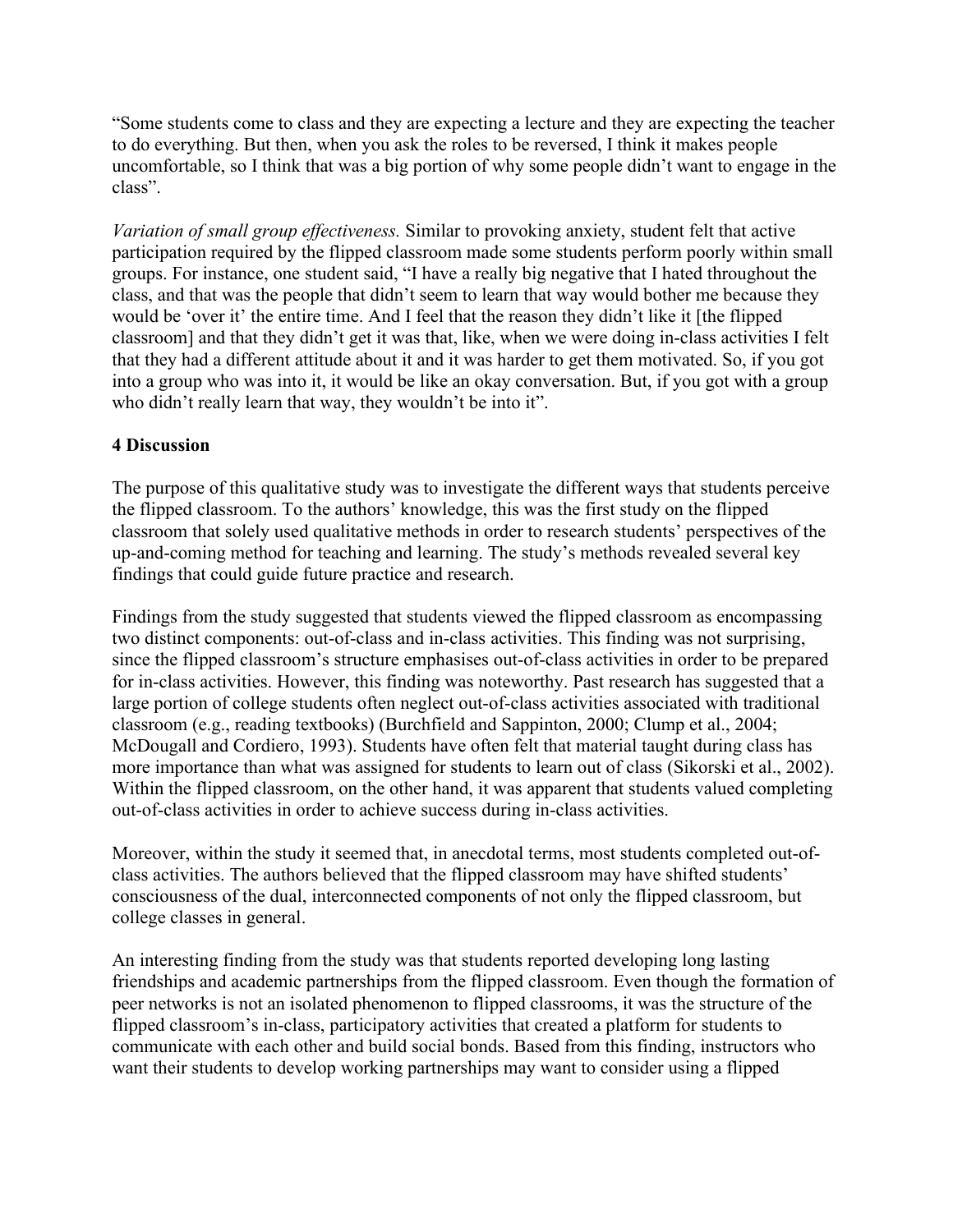classroom model of teaching or may want to modify their courses to increase the amount of time that students interact with each other.

Another interesting finding from the study was how the flipped classroom supported the diffusion of lessons to non-students. From the interviews, and also from anecdotal evidence throughout the semester, students reported that non-students enjoyed watching the video lectures and learning content. This finding corroborates what has been reported by instructors from other flipped classrooms, such as Bergmann and Sams (2012), in which non-students have engaged with course material. Observing non-students watch the videos, or hearing about the phenomenon, gave students enrolled in the flipped classroom a sense of excitement that course content was popular among people who were not required to view the material as part of a course grade. It was encouraging that non-students would take time to engage and learn from the course. By the end of the semester, it became apparent that flipped classrooms with accessible online videos could benefit the public in general by increasing others' knowledge within particular academic disciplines.

#### 4.1 Implications for practice

Students reported that advanced preparation was essential for succeeding within in-class activities; however, students also reported non-compliance with watching videos and completing WNQs. As such, those considering the use of a flipped classroom model of teaching should be aware that students may be non-compliant with out-of-class activities. At the same time, the study's interviews indicate that the social obligations of coming to class prepared encountered during small group activities may inherently motivate students to come to class having completed out-of-class activities.

An additional finding from the study with direct implications for practice was student expectations of having a video lecture posted online well before class time. By not posting the video lectures early enough, students may not be able to watch the video and complete other outof-class activities. Those considering the use of the flipped classroom, as compared to traditional lectures, should be aware that prepping, creating, and posting video lectures may require a considerable amount of time.

Instructors who want to implement the flipped classroom should also consider that the participatory nature of the flipped classroom may provoke anxiety in students. As a result, instructors should investigate and implement in-class activities that tend to make students feel less anxious and thus more willing to interact with their classmates. Logically, participating in small group discussions and interactive activities are naturally uncomfortable; however, there may be tactics not explored in this paper that could make these activities less intimidating to shy students.

#### 4.2 Implications for future research

The findings from this study also have implications for future research. First, researchers interested in studying the flipped classroom should replicate the study described in this article. More studies should be conducted to determine if the themes that emerged from this study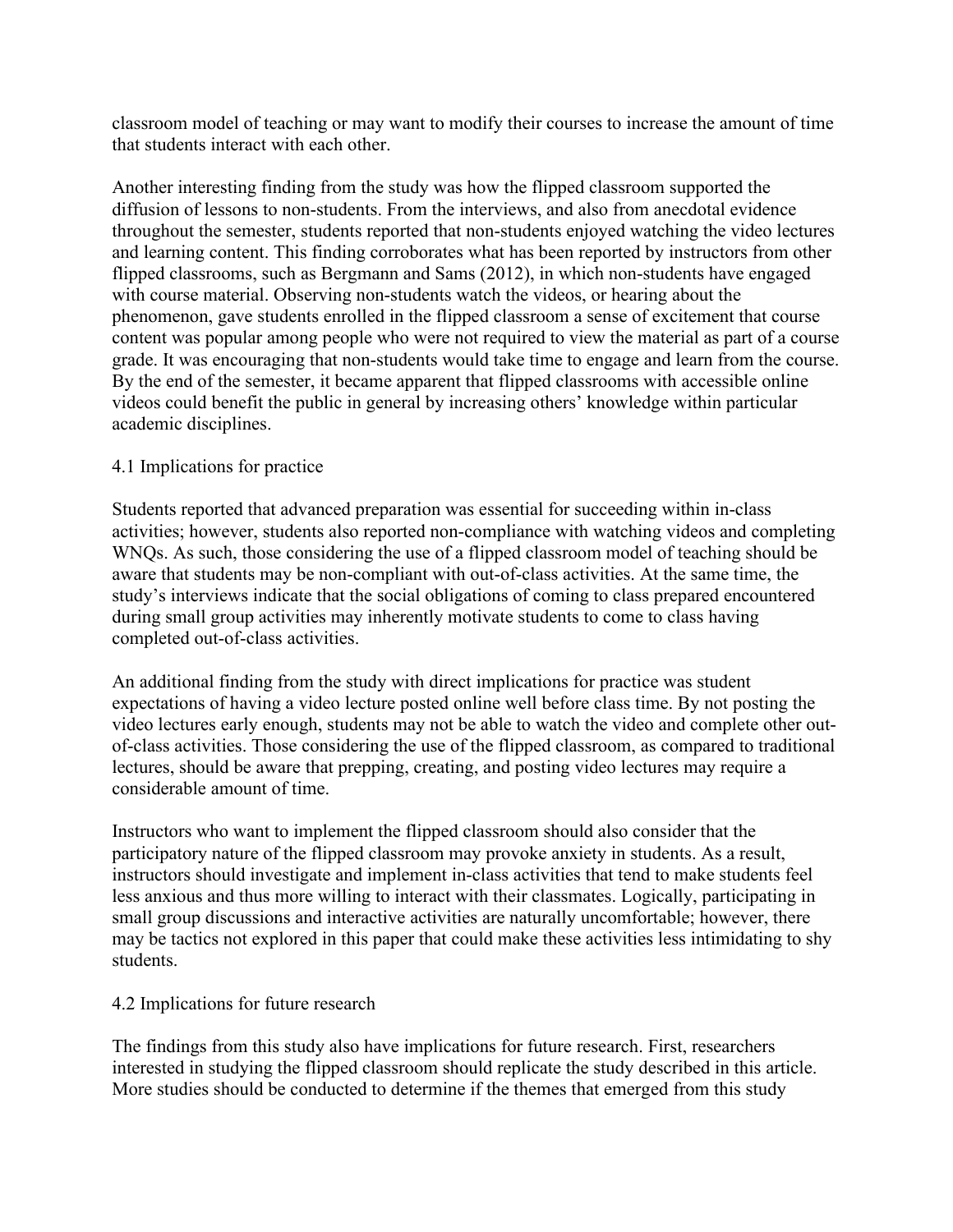accurately reflect student perception of the flipped classroom. By gaining a more complete of student perceptions, instructors can develop and fine-tune the flipped classroom to be more effective and more meaningful for students.

Second, future research should further explore how the flipped classroom impacts studentinstructor rapport. Even though this study provides preliminary evidence that the flipped classroom promotes student-instructor rapport, future quantitative research should compare the statistical differences in levels of rapport within traditional versus flipped classrooms. Given previously established research regarding rapport and learning (Benson et al., 2005; Granitz et al., 2009), understanding how flipped classrooms affect rapport could provide insight on how classrooms could be modified to improve student-instructor relationships.

# 4.3 Limitations

This study's findings should be read in light of the methodological limitations of the study described in this paper. Since the participants from this study were recruited from a non-random sample from one course within a single university, the findings from this study may not be generalisable to other student populations. Moreover, the small sample size may yield an inaccurate representation of student perceptions of the flipped classroom; however, the authors believe that saturation of themes was reached after the last interview.

#### **5 Conclusions**

In summary, student perceptions of the flipped classroom indicate that this instructional strategy may increase the value of completing assigned tasks, enhance participation during both out-ofclass and in-class activities, promote the development of academic partnerships, and supported the diffusion of lessons learned. If future studies confirm that the experience of students reported in this paper are representative of how students perceive the phenomena rather than a specific flipped classroom, educators ought to consider flipping their classrooms and restructuring the classroom learning environment so that students are inherently motivated to learn.

# **References**

- Ashworth, P. and Lucass, U. (2000) 'Achieving empathy and engagement: a practical approach to the design, conduct and reporting of phenomenographic research', *Studies in Higher Education*, Vol. 25, No. 3, pp.295–308.
- Baker, J.W. (2000) 'The 'classroom flip': using web course management tools to become the guide by the side', Paper presented at the *11th International Conference on College Teaching and Learning*, Jacksonville, Florida, 12–15 April.
- Benson, T.A., Cohen, A.L. and Buskist, W. (2005) 'Rapport: its relation to student attitudes and behaviors toward teachers and classes', *Teaching of Psychology*, Vol. 32, No. 4, pp.236– 238.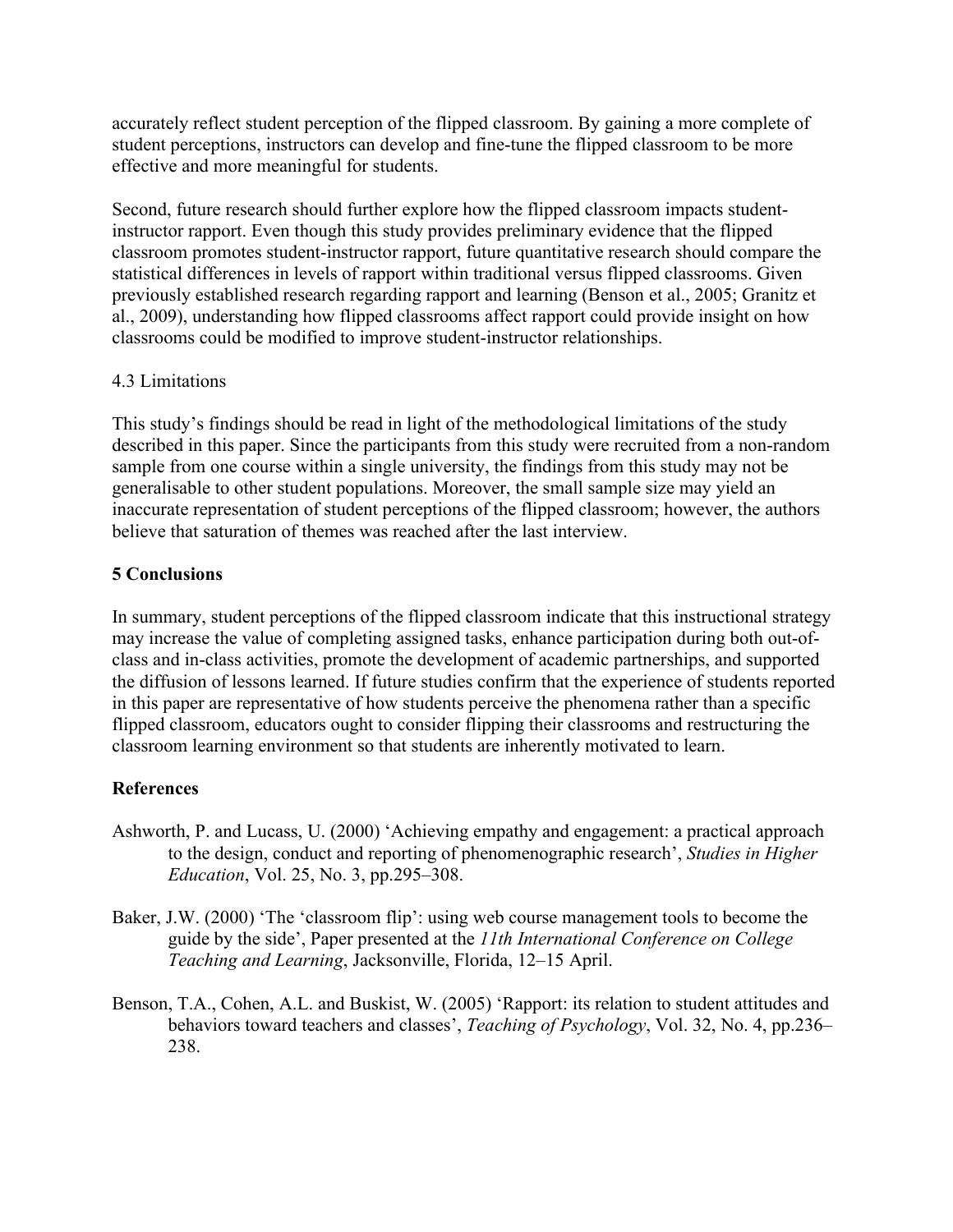- Bergmann, J. and Sams, A. (2012) *Flip Your Classroom: Reach Every Student in Every Class Every Day*, International Society for Technology in Education, Washington.
- Bishop, J.L. and Verleger, M.A. (2013) 'The flipped classroom: a survey of the research', Paper presented at the *120th ASEE Annual Conference & Exposition*, Atlanta, Georgia, 23–26 June.
- Bloom, B. (1956) *Taxonomy of Educational Objectives, Handbook I: The Cognitive Domain*, David McKay, New York.
- Burchfield, C.M. and Sappinton, J. (2000) 'Compliance with required reading assignments', *Teaching of Psychology*, Vol. 27, No. 1, pp.58–60.
- Butt, A. (2014) 'Student views on the use of a flipped classroom approach: evidence from Australia', *Business Education & Accreditation*, Vol. 6, No. 1, pp.33–44.
- Cardettie, F., Pon, S. and Christodoulopoulou, K. (2013) 'Flipped classrooms in college: calculus students' perceptions and performance', Paper presented at the *5th International Conference on Education and New Learning Technologies*, Barcelona, Spain, 1–3 July.
- Clump, M.A., Bauer, H. and Bradley, C. (2004) 'The extent to which psychology students read textbooks: a multiple class analysis of reading across the psychology curriculum', *Journal of Instructional Psychology*, Vol. 31, No. 3, pp.227–232.
- Day, J.A. and Foley, J.D. (2006) 'Evaluating a web lecture intervention in a human-computer interaction course', *IEEE Transactions on Education*, Vol. 49, No. 4, pp.420–431.
- Dove, A. (2013) 'Students' perceptions of learning in a flipped statistics class', Paper presented at the *Society for Information Technology & Teacher Education International Conference*, 25 March 2013, New Orleans, Louisiana.
- Glaser, B.G. (1978) *Theoretical Sensitivity: Advances in Methodology of Grounded Theory*, Sociological Press, Mill Valley.
- Glaser, B.G. (1992) *Basics of Grounded Theory Analysis*, Sociological Press, Mill Valley.
- Glaser, B.G. and Strauss, A.L. (1967) *The Discovery of Grounded Theory: Strategies for Qualitative Research*, Aldine, Chicago.
- Granitz, N.A., Koernig, S.K. and Harich, K.R. (2009) 'Now it's personal: antecedents and outcomes of rapport between business faculty and their students', *Journal of Marketing Education*, Vol. 31, No. 1, pp.52–65.
- Hamdan, N., McKnight, P., McKnight, K. and Arfstrom, K.M. (2013) *A Review of Flipped Learning*, Report by the Flipped Learning Network [online]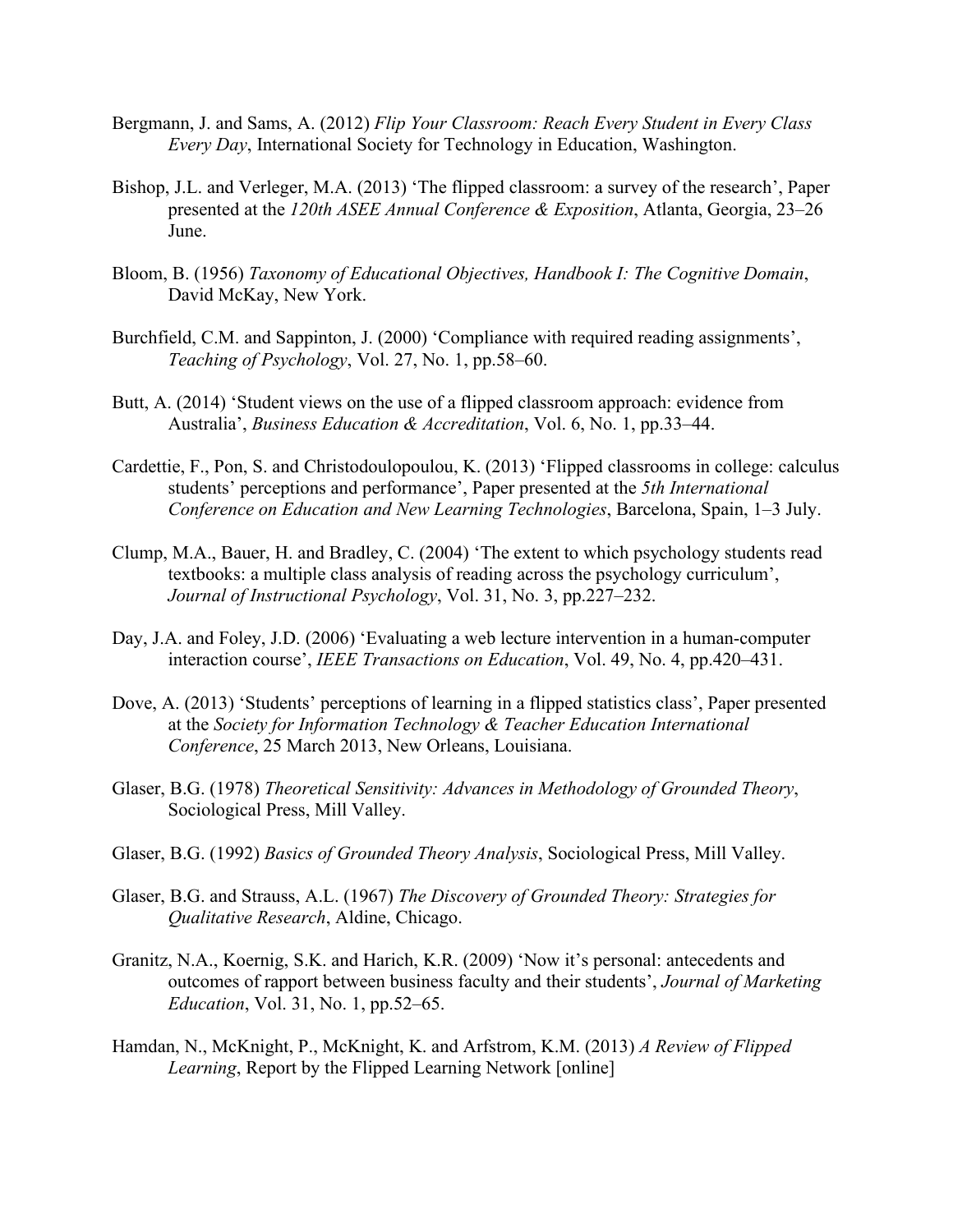[http://www.flippedlearning.org/cms/lib07/VA01923112/Centricity/Domain/41/LitReview](http://www.flippedlearning.org/cms/lib07/VA01923112/Centricity/Domain/41/LitReview_FlippedLearning.pdf) FlippedLearning.pdf (accessed 9 December 2013).

- Khan, S. (2012) *The One World Schoolhouse: Education Reimagined*, Hodder & Stoughton, London.
- Kirch, C. (2013) 'Flipping with Kirch', *WSQing* [online] <http://flippingwithkirch.blogspot.com/p/wsqing.html> (accessed 15 December 2013).
- Lage, M.J., Platt, G.J. and Treglia, M. (2000) 'Inverting the classroom: a gateway to creating an inclusive learning environment', *Journal of Economic Education*, Vol. 31, No. 1, pp.30– 43.
- Larsson, J. and Holmström, I. (2007) 'Phenomenographic or phenomenological analysis: does it matter? Examples from a study on anaesthesiologists' work', *International Journal of Qualitative Studies on Health and Well-Being*, Vol. 2, No. 1, pp.55–64.
- Lincoln, Y.S and Guba, E.A. (1985) *Naturalistic Inquiry*, Sage Publications, Beverly Hills.
- Marton, F. (1986) 'Phenomenography: a research approach investigating different understandings of reality', *Journal of Thought*, Vol. 21, No. 2, pp.28–49.
- McDougall, D. and Cordiero, P. (1993) 'Effects of random-questioning expectations on community college students' preparedness for lecture and discussion', *Community College Journal of Research and Practice*, Vol. 17, No. 1, pp.39–49.
- McLaughlin, J.E., Griffin, L.M., Esserman, D.A., Davidson, C.A., Glatt, D.M., Roth, M.T., Gharkholonarehe, N. and Mumper, R.J. (2013) 'Pharmacy student engagement, performance, and perception in a flipped satellite classroom', *American Journal of Pharmaceutical Education*, Vol. 77, No. 9, Article 196.
- Morse, J.M. (1995) 'The significance of saturation', *Qualitative Health Research*, Vol. 5, No. 2, pp.147–149.
- Ornek, F. (2006) *Modeling-Based Interactive Engagement in an Introductory Physics Course: Students' Conceptions and Problem Solving Ability*, Purdue University, USA.
- Ornek, F. (2008) 'An overview of a theoretical framework of phenomenography in qualitative education research: an example from physics education research', *Asia-Pacific Forum on Science Learning and Teaching*, Vol. 9, No. 2, pp.1–14.
- Sikorski, J.F., Rich, K., Saville, B.K., Buskist, W., Drogan, O. and Davis, S.F. (2002) 'Student use of introductory texts: comparative survey findings from two universities', *Teaching of Psychology*, Vol. 29, No. 4, pp.312–313.